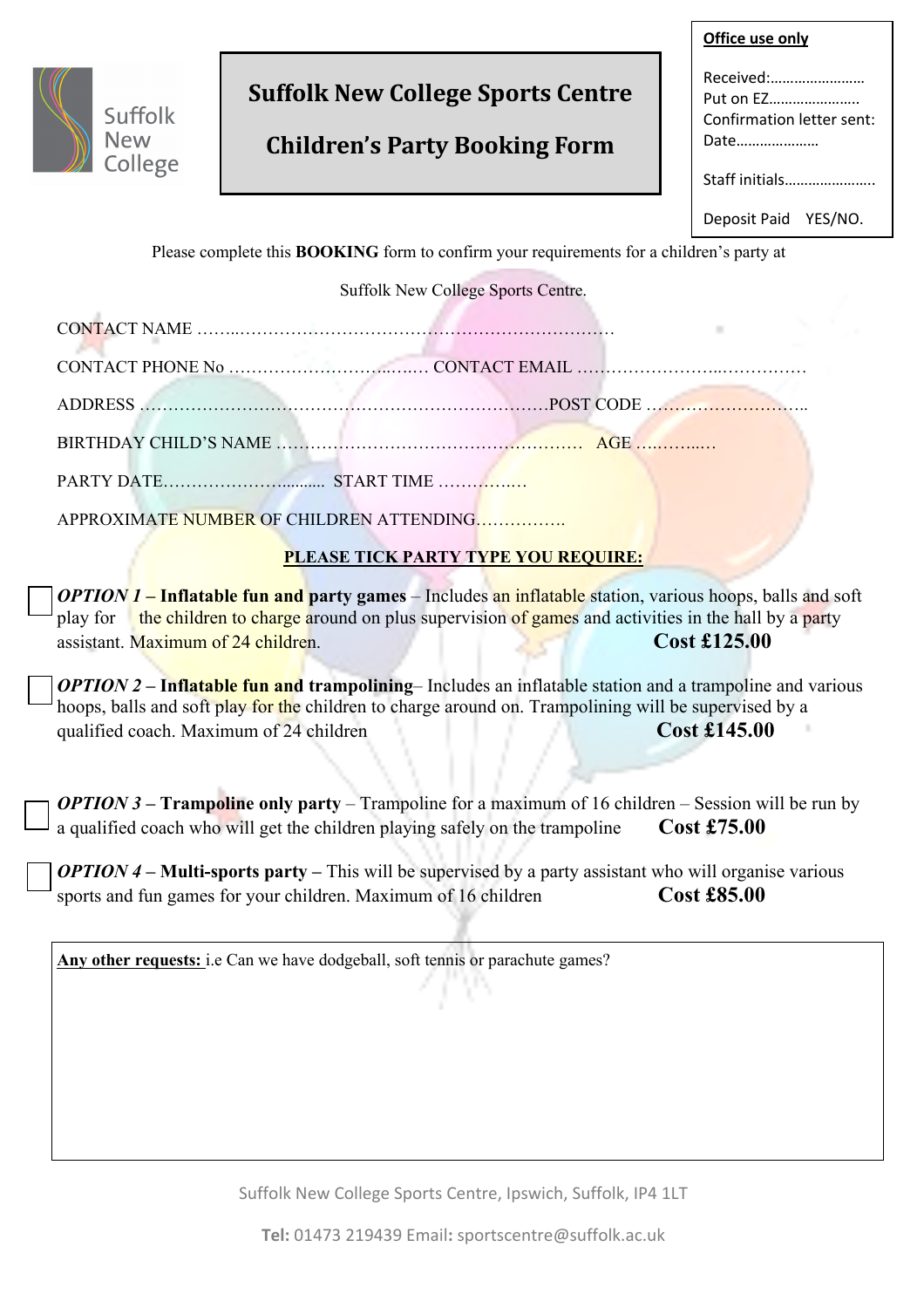**Our party packages include the following:**

# • **2 Hour party**

• **1 hour and 15 mins supervised activities.**

• **45 mins in the party room for the children to eat their party food**

• **Party Decorations and music will be supplied.** 

**A minimum of 7 days' notice should be given for any changes to this booking** 

**PLEASE NOTE: We ask that parents/guardians to remain responsible for the children in their care whilst in centre at all times including remaining within the room during the party ensuring that there is sufficient supervision at all times. Staff cannot be held responsible for children during the party, unless they are under their direct supervision at that time**

**Please return the form along with a non-returnable £20 deposit to secure your party at least two weeks beforehand, without this deposit we cannot guarantee the booking and all bookings will be confirmed in writing.**

**Customers own food and non-alcoholic drink is allowed at the venue, access to the party room for you to set up is normally available beforehand but please check availability on the day as it is not guaranteed.**

**Our party packages do not include food or drink**

**The person signing this form will be responsible for full payment of this booking under the attached sports centre terms and conditions**

**Whilst we offer a party pal to help run the party it is the responsibility of the party organiser to also ensure enough supervision of the children within the party is available at all times**

# **CAR PARKING IS FREE WHILST USING THE FACILITIES BUT CUSTOMERS MUST SIGN IN THEIR CAR REGISTRATION AT RECEPTION TO AVOID A TICKET**

**Please sign your car in at the front desk on arrival. Please inform your guests of this arrangement as any parking fines will be the car owners responsibility.**

**Please sign to say you have received and understood the terms and conditions of hire** 

SIGNED …………………………………………. DATE …………………….…………

PRINT NAME ……………….………………….…………

Suffolk New College Sports Centre, Ipswich, Suffolk, IP4 1LT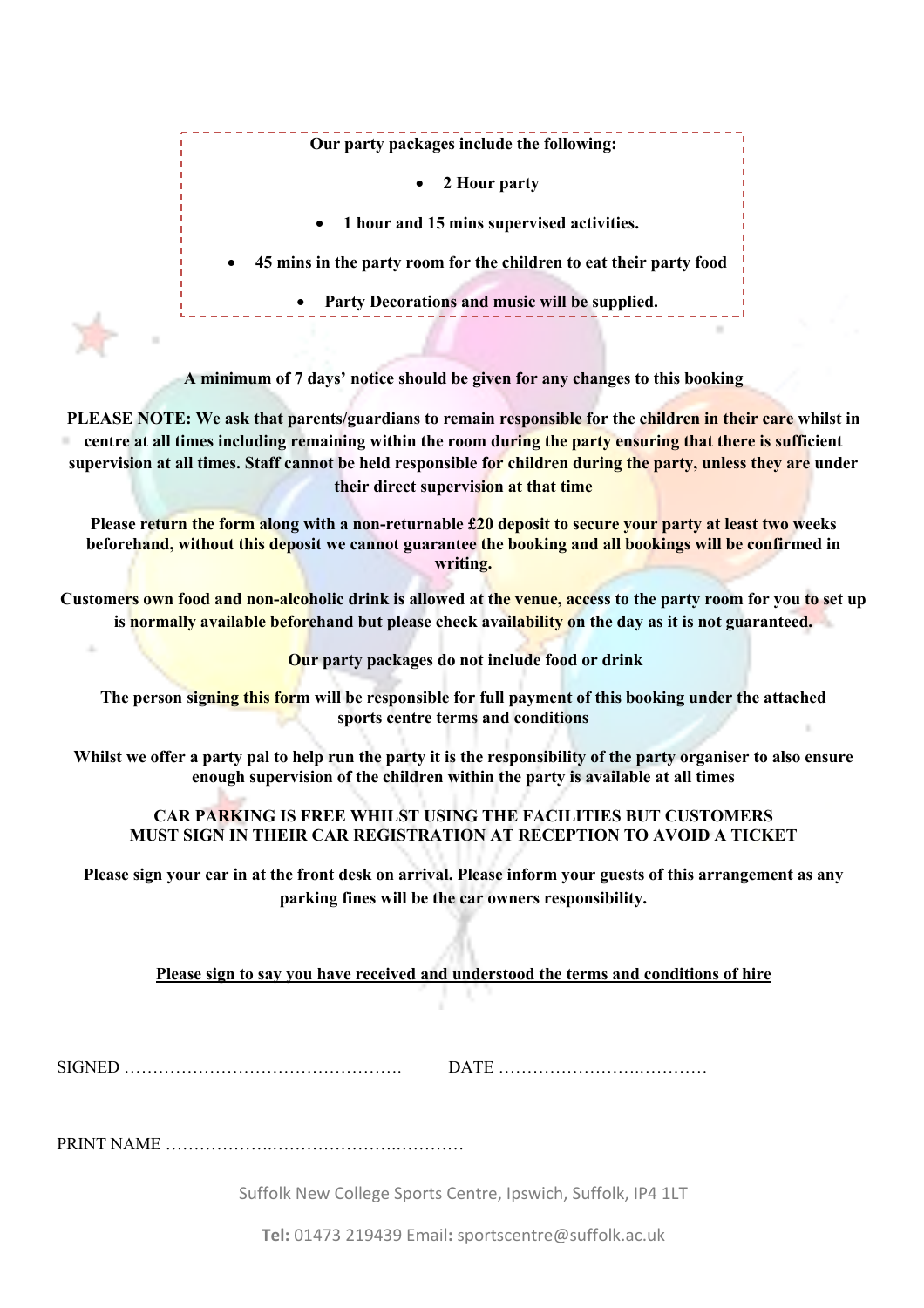

# Suffolk New College Sports Centre

# **TERMS & CONDITIONS OF USE**

These terms and conditions, together with the form of application to hire the sports centre, shall constitute the contract between the college and the hirer(s)

# **Application**

1. Application for hire must be made on the application form provided which will form the basis of an agreement for the use Suffolk New College Sports Centre. All applications will be confirmed in writing and, until a signed copy of this confirmation is received back to the sports centre from the hirer, bookings are not guaranteed

2. If an organisation is hiring the facilities both the organisation itself and its members are jointly and severally liable under this agreement.

3. The hirer must ensure that everybody making use of the accommodation complies with the conditions of use.

4. This agreement is personal to the hirer and may not be assigned to any third party.

5. The number of persons using any hired property/premises shall not exceed the number advised by the hirer and authorised by the college.

6. Times requested for your booking must be strictly adhered to, areas must not be used prior to commencement of your booking and must be vacated by the stipulated times.

7. Any equipment and/or furniture required must be included in the "additional Requirements" part of the booking form

#### **Cancellation**

1. There will be at least two weeks notice, for any cancellation of a booking made by a hirer. Cancellations made after this date may be charged at half the booking fee. Less than a weeks' notice will incur full payment

2. The college reserves the right to cancel any booking at any time in the event of the college requiring the facilities for college purposes or for any other reason which is considered necessary by the college. This may be at short notice.

### **Payment**

1. Payments for events must be paid for 7 days prior to the event taking place.

2. Any extension of the stipulated time will result in extra costs to the hirer including staff costs for every half hour, or part of

#### **Indemnity and Insurance**

1. The hirer shall be responsible for all damage caused and shall indemnify the college against all loss, damage and expense unless due to the negligence of the college and any such damage shall be reported immediately to Suffolk New College Sports Centre.

Suffolk New College Sports Centre, Ipswich, Suffolk, IP4 1LT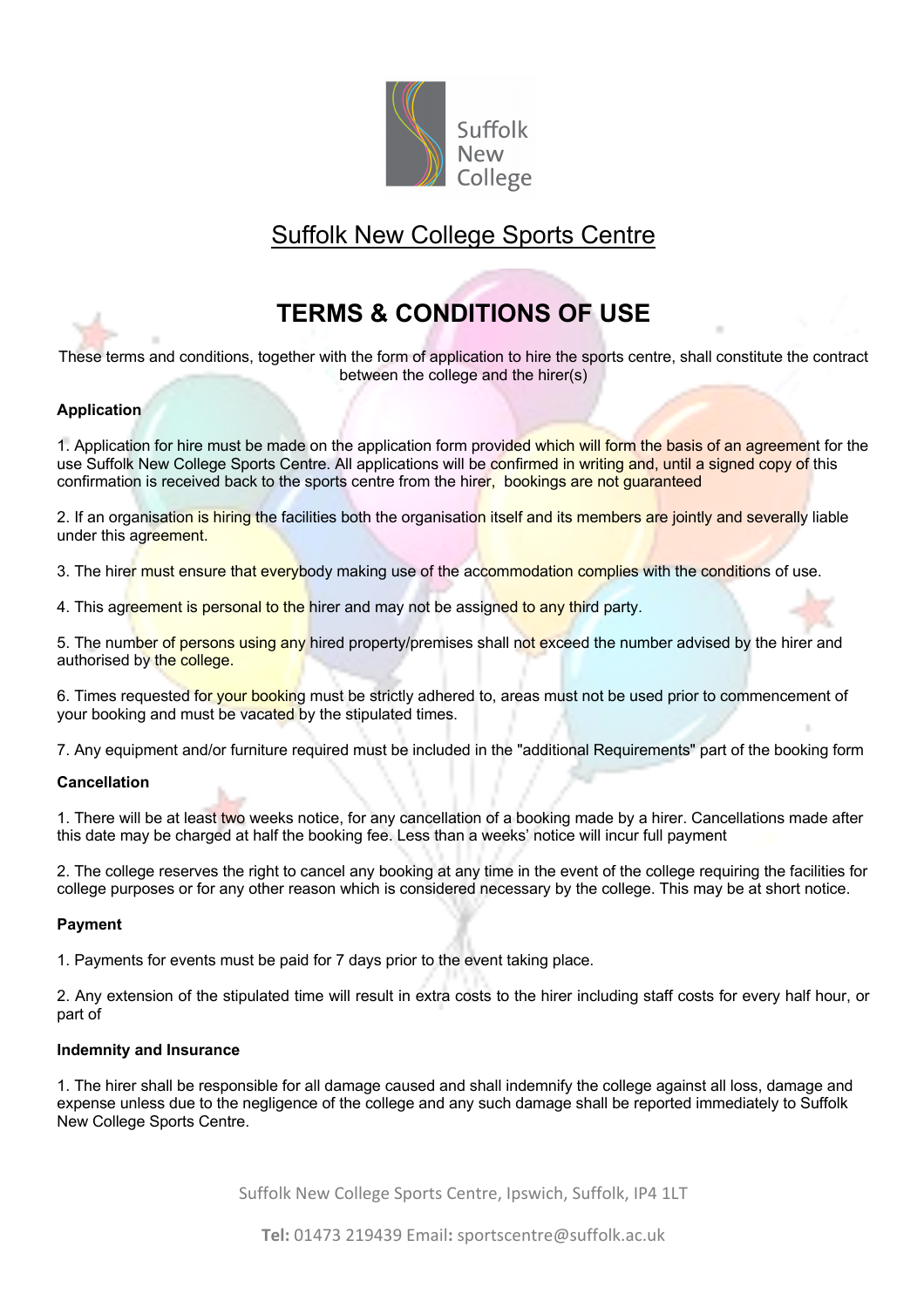2.The hirer shall indemnify the college against all and any expenses, liability, loss, claim and proceedings arising in respect of personal injury to or death of any person or damage to any property arising directly or indirectly from the use of the facilities unless due to the colleges negligence.

3. For events, the hirer shall obtain insurance against legal liabilities to third parties (including the college) with a limit of indemnity of at least £5 million for any one incident.

### **The Premises**

1. Access is restricted to the rooms comprised in the booking request and any toilet facilities and access shall only take place during the designated time and for the permitted purpose.

2. Smoking is not allowed anywhere on site, including the use of E-cigarettes.

3. This agreement does not include the use of any equipment, except where specifically agreed.

#### **Performing Rights and Licences**

4. No copyright works shall be performed in the facilities without the licence of the copyright owner and the hirer shall indemnify the college against any penalty or sanction for any copyright infringement that may occur.

5. The hirer shall not use the accommodation for any purpose or activity for which a licence or permission is necessary, e.g. preparation and sale of food, unless such a licence has been obtained.

6. The facilities shall not be used for the sale or display of goods or services or for any public entertainment unless agreed with the college.

7. No alcoholic drinks shall be brought onto the premise, a bar is available to use subject to availability.

#### **Health and Safety**

1. The hirer is responsible for the health and safety of everybody using the facilities and must make itself aware of the fire precautions and procedures in existence.

2. Electrical apparatus shall not be brought onto the accommodation without the colleges consent and must have current PAT tested certificates on all appliances.

3. All accidents must be reported to the sports centre staff.

4. The hirer shall leave the accommodation in a clean and orderly state.

5. The disposal of any refuse arising from the use is the responsibility of the hirer and must be placed in the bin store outside, bin liners are available upon request.

6. All clubs hiring the facilities must have staff who have appropriate coaching certificates and are checked with the Criminal Records Bureau if working with children under 18 or vulnerable adults, even if this is supervised.

7. In relation to activities for children, the hirer must ensure that there are sufficient adults present to be in full control of the children throughout the whole period during which they are on the college site.

8. All clubs/organisations hiring the facilities must have the following policies in place:

- **a.** Health and Safety
- **b.** Child Protection (if working with Children)

### **Preservation of Order**

1. The hirer shall not cause nuisance or annoyance to the occupiers of any neighbouring premises.

Suffolk New College Sports Centre, Ipswich, Suffolk, IP4 1LT